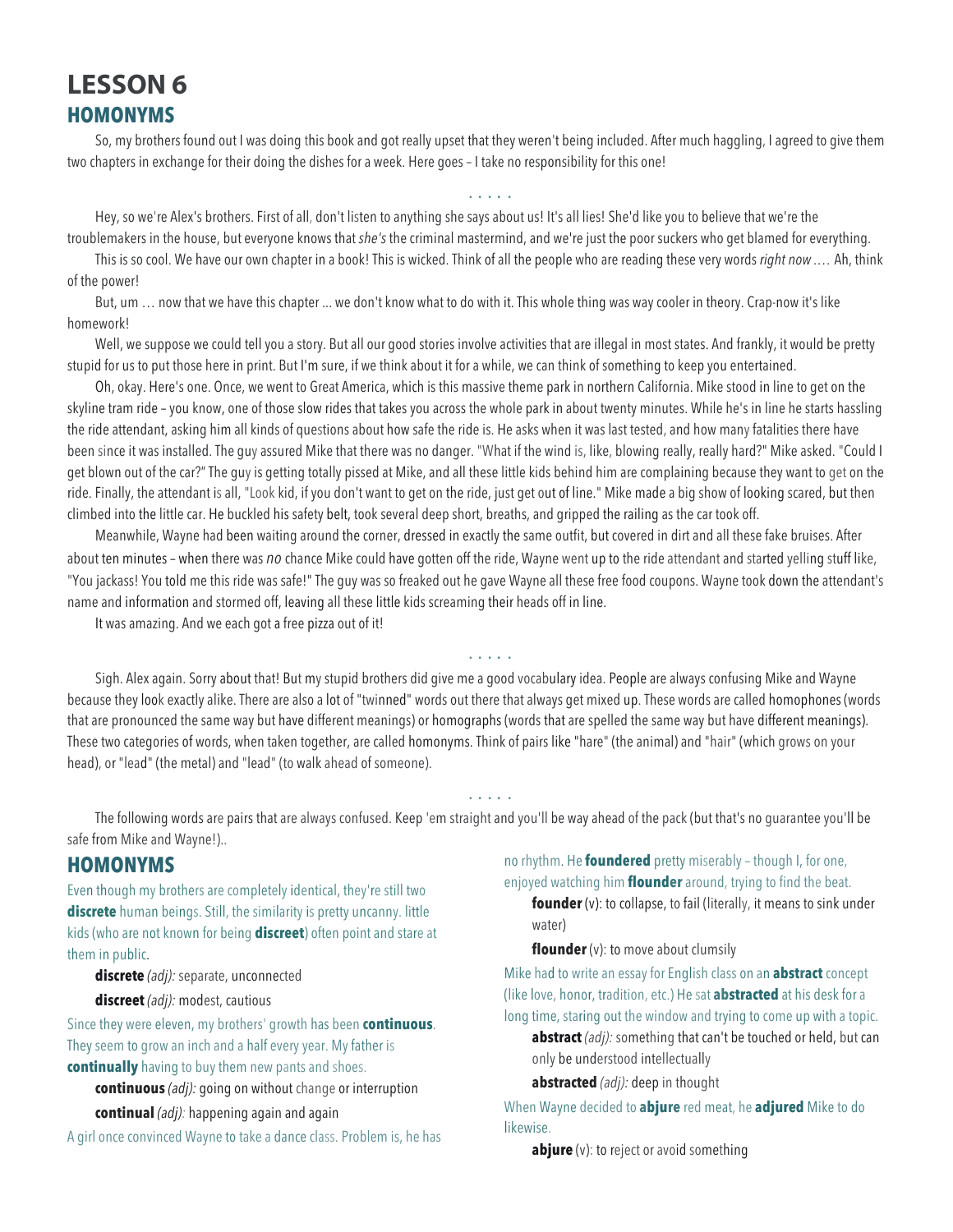## **adjure** (v): to order someone to do something

After my brothers **arrogated** the car for a late-night joyride, Dad **abrogated** their Internet usage for a whole month.

**arrogate** (v): to take or claim something without the right to do so

**abrogate** (v): to cancel, to repeal

Mike and Wayne want to open a veterinary clinic someday. Mike will **administer** the organization while Wayne **ministers** to the animals.

**administer** (v): to manage the business affairs of a person or organization

**minister** (v): to care for someone's needs

Mike and Wayne are **averse** to doing their homework, because looking "like a coupla nerds" would be **adverse** to their popularity.

**averse** *(adj):* strongly disliking something

**adverse** *(adj):* harmful, unfavorable

Ever since they saw *The Matrix,* Mike and Wayne are constantly making **allusions** to that movie. Whenever they have to make a tough decision, they refer to it as choosing between "the red pill or the blue pill." They love the idea that the world as they know it is just an **illusion**. I told them that even if it were true, they wouldn't be any cooler in the real world.

**allusion** (n): a reference to an event, person, piece of literature, etc., that doesn't explicitly identify what that thing or person is

**illusion** *(n):* a deceptive vision, a hallucination

When trying to **elude** being punished by our dad, Mike and Wayne often try to argue their way out by **alluding** to Dad's own stupid, youthful behavior.

**elude** *(v):* to avoid, to escape

**allude** (v): to make an allusion (see above)

Mike has big **calluses** on his feet, and Wayne is always **callously** making fun of him for it.

**callus** *(n):* a buildup of hard skin, as on the fingers of a guitar player

**callous** *(ad]):* cold, unfeeling

When the school administration tried to **censor** *The Catcher* in *the Rye,* I wrote an editorial **censuring** the decision.

**censor** *(v):* to remove or edit something because of offensive content

**censure** *(v):* to criticize severely

Mike and Wayne once tried to write a screenplay. It was a thriller about **climatic** researchers, and the **climactic** moment involved a series of killer tornadoes.

**climatic** *(ad]):* having to do with the weather

**climactic** *(ad]):* describing the most exciting, important moment in a movie, story, novel, etc.

When I shaved my head, my brothers **complimented** me on the fact that my new 'do now **complemented** my sullen, nonconformist

attitude.

**compliment** *(v):* a flattering comment

**complement** *(adj):* to go well with something; to complete Mike and Wayne accepted the **counsel** of the student **council** and ran a car wash to raise money for the soccer team.

**counsel** *(n):* advice

**council** *(n):* a group of people working in an official capacity When my father **descried** the girlie mags hidden under my brothers' beds, he **decried** Mike and Wayne for having brought them into the house.

**descry** *(v):* to discover something

**decry** *(v):* to strongly criticize

When they were eleven and dorky, they wanted to write a **definitive** guide to *Magic: The Gathering*. Now that they're fifteen and popular, bringing that up as often as possible is a **definite** way for me to embarrass them.

**definitive** *(adj):* the ultimate, most authoritative example or edition of something

**definite** *(adj):* sure, unquestionable

Mike and Wayne have really self-**deprecating** senses of humor. They're always making fun of themselves, yet it doesn't seem to cause their popularity to **depreciate** at all - in fact, I think people like them more for it.

**deprecate** *(v):* to put down

**depreciate** *(v):* to go down in value

Mike and Wayne **disassembled** the computer in one day. When they couldn't put it back together, they dissembled and told Dad I had done it.

**disassemble** *(v):* to take apart

**dissemble** *(v):* to lie, to pretend

My father is always trying to **elicit** information from me about my brothers' **illicit** activities.

**elicit** *(v):* to draw information out **illicit** *(adj):* illegal

When the huge nu **epidemic** was sweeping through our high school, Mike and Wayne- with their **endemic** good luck- managed to avoid catching anything.

**epidemic** (n): wide-spreading phenomenon (usually an unfavorable one)

**endemic** *(adj):* characteristic

Dad gives each of us kids an **equable** amount of money for allowance. But I don't think it's **equitable** that I get the same twenty dollars a week my brothers get – after all, I'm three years older than they are!

**equable** *(adj):* even, unchanging

**equitable** *(adj):* fair, just

Rather than ask Dad for money to buy concert tickets, Mike and